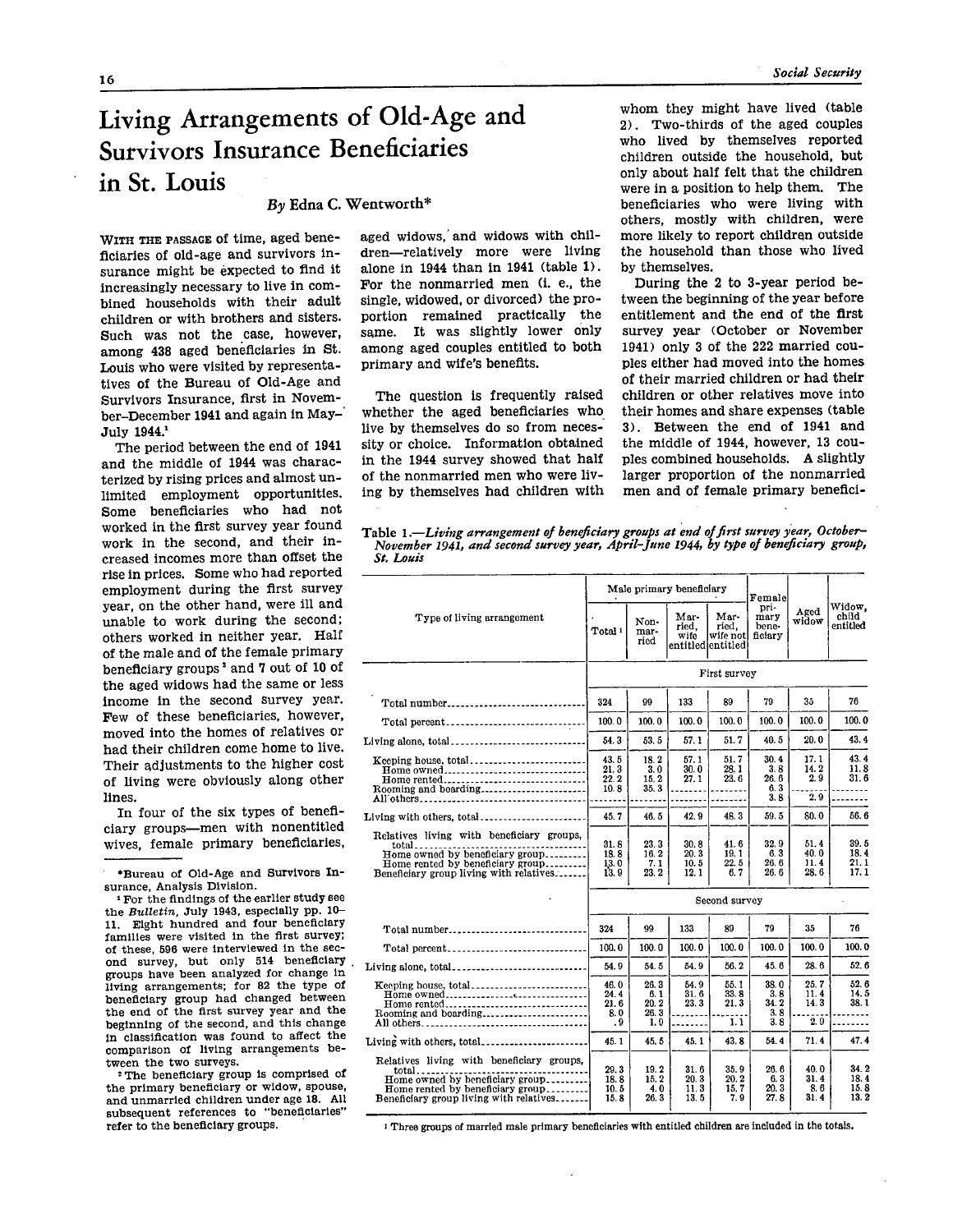Table 2.—*Number of beneficiary groups having children outside the household, St. Louis, April-June 1944<sup>1</sup>*

| Type of beneficiary group and<br>children outside household                                                         | Total                   | ·Ben-<br>efici-<br>ary<br>group<br>living<br>alonel | Ben-<br>efici-<br>ary<br>group<br>living<br>with<br>others |
|---------------------------------------------------------------------------------------------------------------------|-------------------------|-----------------------------------------------------|------------------------------------------------------------|
| Male primary beneficiary, total '.                                                                                  | 393                     | 217                                                 | 176                                                        |
| No children outside house-<br>hold<br>Children outside household<br>In armed forces only<br>In civilian life *      | 122<br>271<br>17<br>254 | 78<br>139<br>4<br>135                               | 44<br>132<br>13<br>119                                     |
| Nonmarried, total                                                                                                   | 111                     | 60                                                  | 51                                                         |
| No children outside house-<br>hold<br>Children outside household<br>In armed forces only<br>In civilian life *      | 50<br>61<br>4<br>57     | 31<br>29<br>1<br>28                                 | 19<br>32<br>3<br>29                                        |
| Married, wife entitled,<br>total                                                                                    | 173                     | 96                                                  | 77                                                         |
| No children outside house-<br>hold<br>Children outside household<br>In armed forces only<br>In civilian life *      | 47<br>126<br>6<br>120   | 29<br>67<br>67                                      | 18<br>59<br>-6<br>53                                       |
| Married, wife not en-<br>titled, total                                                                              | 106                     | 60                                                  | 46                                                         |
| No children outside house-<br>hold<br>Children outside household<br>In armed forces only<br>In civilian life *      | 25<br>81<br>7<br>74     | 18<br>42<br>3<br>39                                 | 7<br>39<br>4<br>35                                         |
| Female primary beneficiary,<br>$\frac{1}{\text{total}}$                                                             | 79                      | 36                                                  | 43                                                         |
| No children outside house-<br>$hold$<br>Children outside household<br>In armed forces only<br>In civilian life *    | 57<br>22<br>1<br>21     | 26<br>10<br>10                                      | 31<br>12<br>1<br>11                                        |
| Aged widow, total                                                                                                   | 47                      | 13                                                  | 34                                                         |
| No children outside house-<br>hold<br>Children outside household<br>In armed forces only<br>In civilian life *_____ | 14<br>33<br>1<br>32     | 4<br>9<br>1<br>8                                    | 10<br>24<br>24                                             |
| Widow, child entitled, total                                                                                        | 77                      | 40.                                                 | 37                                                         |
| No children outside house-                                                                                          |                         |                                                     |                                                            |
| hold<br>Children outside household<br>In armed forces only<br>In civilian life *                                    | 46<br>31<br>11<br>20    | 25<br>15<br>7<br>8                                  | 21<br>16<br>4<br>12                                        |

182 beneficiary groups that changed type between<br>end of first and beginning of second survey year are<br>included, as the data are not affected by those

end of first and beginning of second survey year are<br>included, as the data are not affected by those<br>included, as the data are not affected by those<br>changes.<br>"When thield children are included in the totals.<br>"When the tota

aries (4-5 percent) than of the aged, couples (1 percent) had entered a joint living arrangement by the end of the first survey year. During the following 2½ years, each of these two groups—the nonmarried men and the aged women—continued to combine households at about the same rate.

In both periods, children or other relatives moved into the homes of the male primary beneficiaries and their wives more frequently than the beneficiary couples moved in with their

married children. The joint living arrangements effected by the end of the first survey year were in general due either to the need for nursing care or to the fact that the aged persons considered their retirement income too low to live on independently. Between 1941 and 1944, families appear to have combined for the convenience of the relatives as often as for that of the beneficiaries. For example, several daughters whose husbands had entered the armed forces returned to their parents' homes, aged brothers or sisters who were unable to support themselves independently moved in with the aged beneficiaries, an invalid son and a son who was unsuccessful in supporting himself came home to live, and so forth. In this period, only 3 of the aged couples moved in with married children. In one of these families the beneficiaries appeared to be helping their daughter financially; in another the move was undoubtedly due to the inability of the aged couple to live separately on their low income; and in the third case the economic advantages appeared to be mutual.

In the earlier period, widows, as a group, entered joint households in relatively greater numbers than did primary beneficiaries; 29 percent of the aged widows and 22 percent of those with children combined with relatives in the year or two following the death of the wage earner. Motivated by economic necessity in most instances, these major adjustments were made shortly after the husband's death, and only 3 percent of each group of widows shifted into joint households in the war period.

Table 3.—Number of beneficiary groups reporting changes in family composition and<br>residence <sup>1</sup> between year before entitlement, 1939, and end of first survey year, October–<br>November 1941, and between end of first survey y

|                                                                                                                     | Male primary beneficiary                                                |                                  |                                   |                                            |                                            |               |                             |
|---------------------------------------------------------------------------------------------------------------------|-------------------------------------------------------------------------|----------------------------------|-----------------------------------|--------------------------------------------|--------------------------------------------|---------------|-----------------------------|
| Changes in family composition and residence <sup>1</sup>                                                            | Total ?                                                                 | Non-<br>mar-<br>ried             | Mar-<br>ried,<br>wife<br>entitled | Mar-<br>ried.<br>wife<br>not en-<br>titled | Female<br>pri-<br>mary<br>bene-<br>ficiary | Aged<br>widow | Widow.<br>child<br>entitled |
|                                                                                                                     | Changes between year before entitlement and end of first<br>survey year |                                  |                                   |                                            |                                            |               |                             |
|                                                                                                                     | 324                                                                     | 99                               | 133                               | 89                                         | 79                                         | 35            | 76                          |
| No change<br>Change                                                                                                 | 267<br>57                                                               | 80<br>19                         | 115<br>18                         | 69<br>20                                   | 63<br>16                                   | 21<br>14      | 40<br>36                    |
| Joint living arrangements entered into, total<br>Beneficiary group moved into home of rela-                         | 7                                                                       | 4                                |                                   | 3                                          | 4                                          | 10            | 17                          |
| tives<br>Relatives moved into home of beneficiary                                                                   | $\mathbf 2$                                                             | 2                                |                                   |                                            | 3                                          | 4             | 12                          |
| group <sub>----</sub><br>Joint living arrangements dissolved, total<br>Beneficiary group moved out of home of rela- | 5<br>11                                                                 | $\overline{2}$<br>$\overline{2}$ | 5                                 | 3<br>4                                     | 1<br>2                                     | 6             | 5<br>3                      |
| $tives$ <sub>-----</sub> --<br>Relatives moved out of home of beneficiary                                           | 4                                                                       | 1                                | 3                                 |                                            | 1                                          |               |                             |
| $group$<br>Residence changed, family composition remain-                                                            | 7                                                                       | 1                                | 2                                 | 4                                          | 1                                          |               | 3                           |
|                                                                                                                     | 39                                                                      | 13                               | 13                                | 13                                         | 10                                         | 4             | 16                          |
|                                                                                                                     | Changes between end of first and second survey years                    |                                  |                                   |                                            |                                            |               |                             |
|                                                                                                                     | 324                                                                     | 99                               | 133                               | 89                                         | 79                                         | 35            | 76                          |
| No change<br>Change                                                                                                 | 246<br>78                                                               | 72<br>27                         | 111<br>22                         | 61<br>28                                   | 54<br>25                                   | 25<br>10      | 50<br>26                    |
| Joint living arrangements entered into, total<br>Beneficiary group moved into home of rela-                         | 17                                                                      | 4                                | 7                                 | 6                                          | 3                                          | 1             | $\overline{2}$              |
| $tives$<br>Relatives moved into home of beneficiary                                                                 | 6                                                                       | 3                                | 3                                 |                                            | 3                                          |               | 2                           |
| $group$<br>Joint living arrangements dissolved, total<br>Beneficiary group moved out of home of rela-               | 11<br>22                                                                | 1<br>7                           | 4<br>4                            | 6<br>10                                    | 9                                          | 1<br>4        | 13                          |
| tives<br>Relatives moved out of home of beneficiary                                                                 | 5                                                                       | 4                                | 1                                 |                                            | 6                                          |               | 3                           |
| group<br>Residence changed, family composition remain-                                                              | 17<br>39                                                                | 3<br>16                          | 3<br>11                           | 10<br>12                                   | 3                                          | 4             | 10                          |
|                                                                                                                     |                                                                         |                                  |                                   |                                            | 13                                         | 5             | 11                          |

<sup>1</sup> Family composition was considered to change only when the change resulted in the beneficiary only when the change residued in the beneficial group's shifting from living alone to living with relatives, or the reverse. When the change involved both family composition change.<br>
2 Three groups of married male primary arles with entitled children are included in the totals.<br>
'Includes only beneficiary groups who moved and<br>
paid an increase or decrease in rent of \$1 or more.<br>
The inclusion of utilities in the rent and a simulta-<br>
neous c